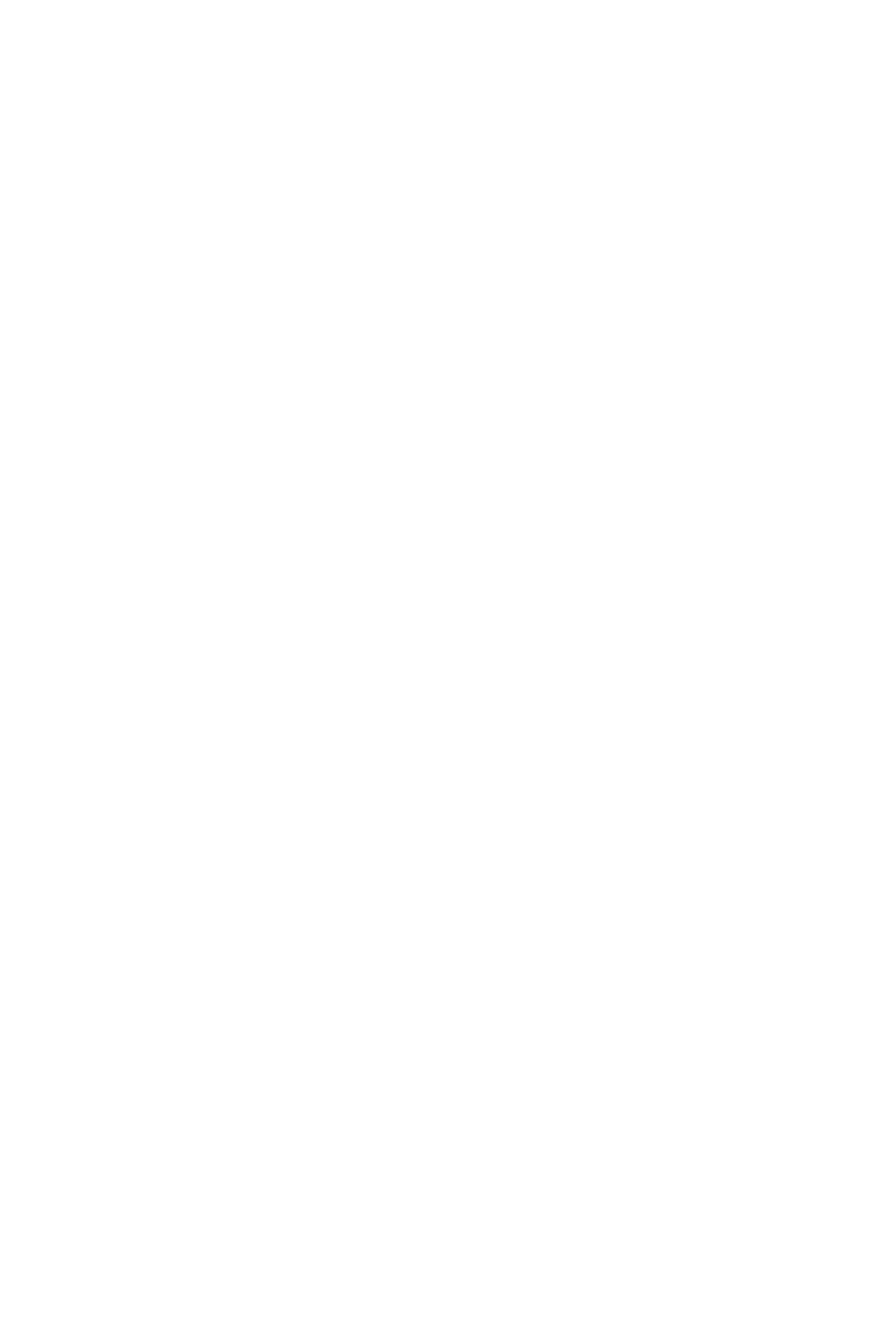# CALLED TO BE THE ONE CHURCH

## *Faith and Order at Crete*

*Report of the 2009 Meeting of the Plenary Commission*

*Edited by John Gibaut*

*Faith and Order Paper No. 212*

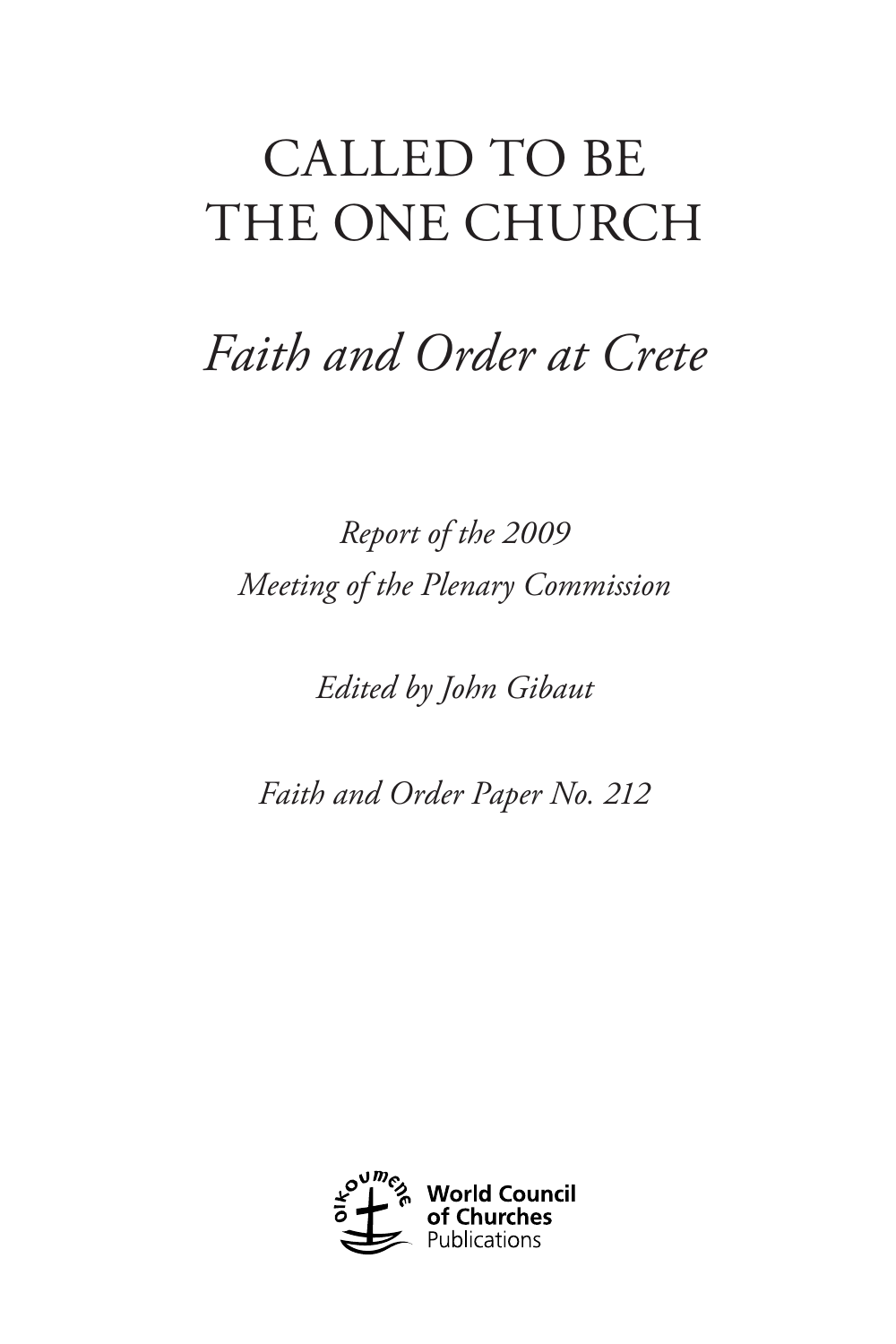CALLED TO BE THE ONE CHURCH Faith and Order at Crete Faith and Order Paper No. 212

Copyright © 2012 WCC Publications. All rights reserved. Except for brief quotations in notices or reviews, no part of this book may be reproduced in any manner without prior written permission from the publisher. Write: [publications@wcc-coe.org](mailto:publications@wcc-coe.org).

*WCC Publications is the book publishing programme of the World Council of Churches. Founded in 1948, the WCC promotes Christian unity in faith, witness and service for a just and peaceful world. A global fellowship, the WCC brings together more than 349 Protestant, Orthodox, Anglican and other churches representing more than 560 million Christians in 110 countries and works cooperatively with the Roman Catholic Church. Opinions expressed in WCC Publications are those of the authors.*

Cover design: Julie Kauffman Design Cover photo courtesy of Alexander Freeman Book design and typesetting: 4 Seasons Book Design/Michelle Cook

ISBN: 978-2-8254-1570-2

World Council of Churches 150 route de Ferney, P.O. Box 2100 1211 Geneva 2, Switzerland http://publications.oikoumene.org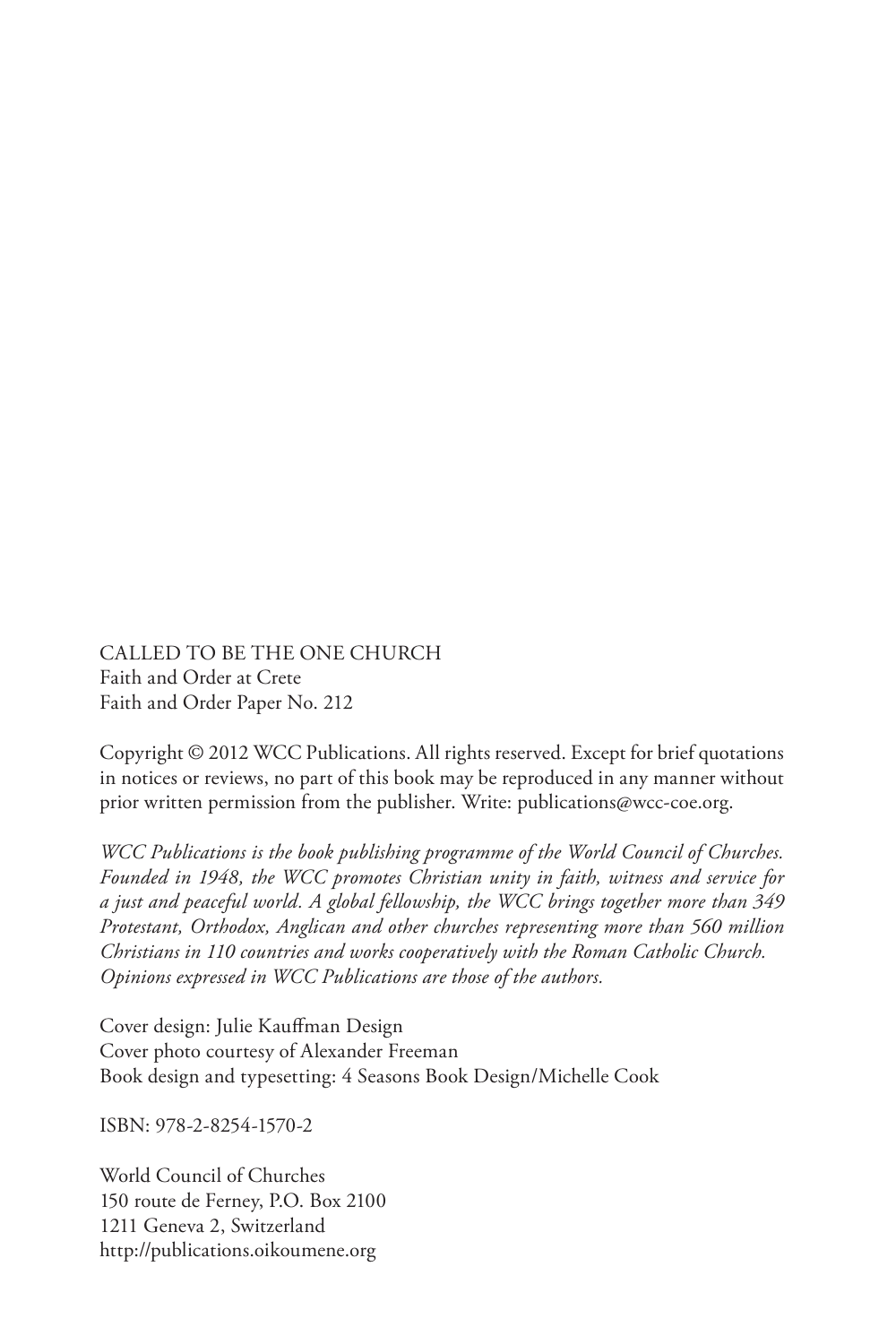## **Contents**

| Preface                                                                                                                                             | ix       |
|-----------------------------------------------------------------------------------------------------------------------------------------------------|----------|
| Message to the Churches                                                                                                                             | 1        |
| <b>PART I: OPENING ADDRESSES</b>                                                                                                                    | 11       |
| "Called to Be the One Church": Unity as Calling, Conversion<br>and Mission / His All Holiness Ecumenical Patriarch Bartholomew                      | 13       |
| Moderator's Report / Metropolitan Dr Vasilios<br>Plenary Discussion                                                                                 | 18<br>32 |
| Director's Report / Canon John Gibaut                                                                                                               | 34       |
| A View from the Past / Dame Mary Tanner<br><b>Plenary Discussion</b>                                                                                | 43<br>56 |
| PART II: "CALLED TO BE THE ONE CHURCH":<br><b>GLOBAL PERSPECTIVES</b><br>"Called to Be the One Church": How Much Diversity Is Enough?               | 59       |
| Thoughts on the Unity and Doctrinal Diversity of the Church<br>Today / Dr Minna Hietamäki<br>Plenary Discussion                                     | 61<br>66 |
| Dry Bones: The Unification of Presbyterian Churches<br>in Southern Africa / Prof. Maake J. Masango<br>Plenary Discussion                            | 68<br>75 |
| "Called to Be the One Church": What the Text Looks Like<br>from the Situation in Cuba and the Caribbean Region /<br>Rev. Dr Marianela de la Paz Cot | 77       |
| Plenary Discussion                                                                                                                                  | 82       |
| Called to Be the One Church: An Asian Catholic Perspective /<br>Sister Prof. Maria Ko Ha Fong<br>Plenary Discussion                                 | 84<br>91 |
| "Called to Be the One Church" / Metropolitan Dr Gennadios                                                                                           |          |
| of Sassima                                                                                                                                          | 93       |
| Plenary Discussion                                                                                                                                  | 106      |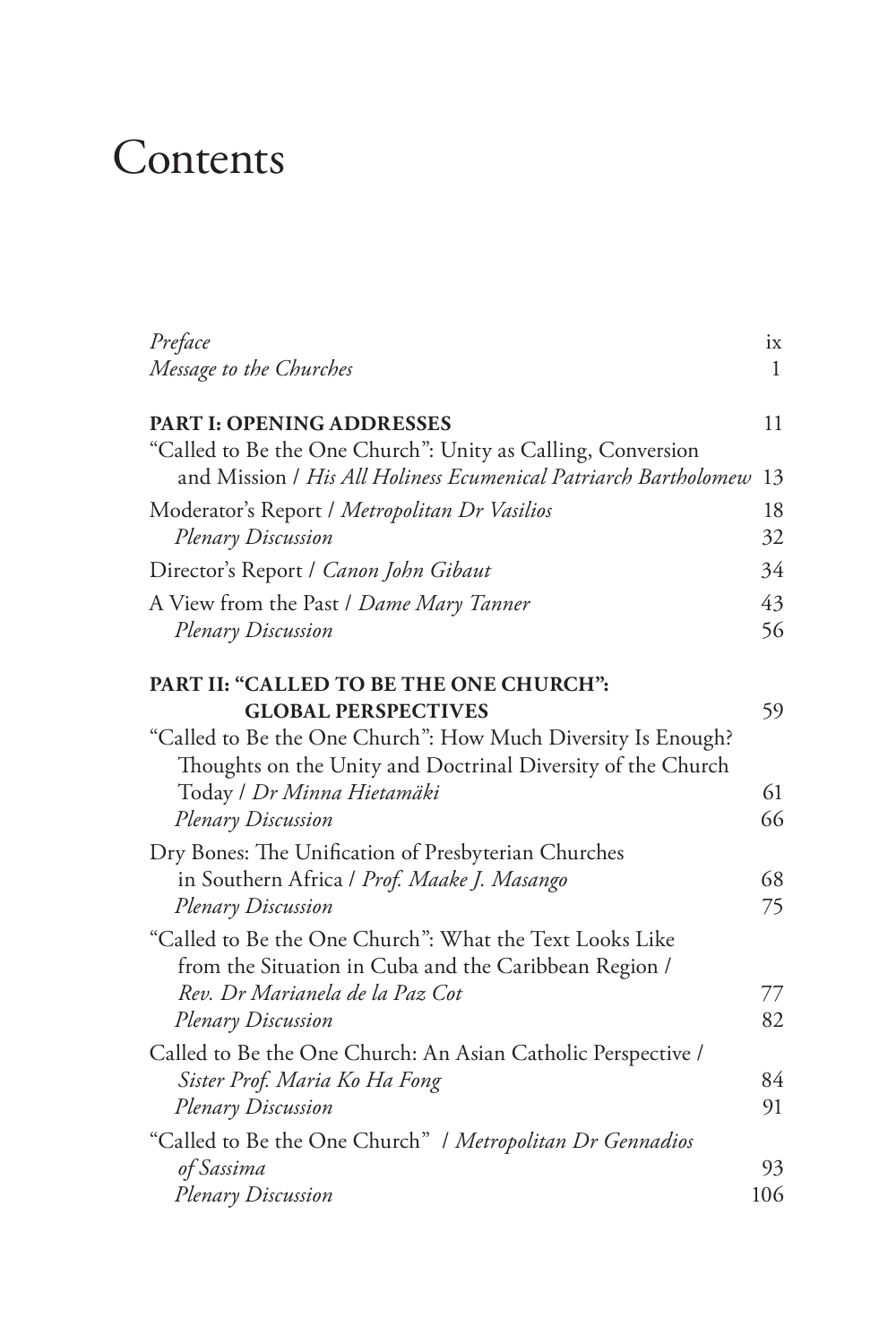| PART III: MORAL DISCERNMENT IN THE CHURCHES                                                                                             | 109        |
|-----------------------------------------------------------------------------------------------------------------------------------------|------------|
| The Study on "Moral Discernment in the Churches"                                                                                        |            |
| at the Plenary Commission in Crete: A Report / Dagmar Heller                                                                            | 111        |
| <b>PART IV: SOURCES OF AUTHORITY</b>                                                                                                    | 119        |
| Tradition and Traditions: The Teachers and Witnesses                                                                                    |            |
| of the Early Church: A Common Source of Authority,<br>Variously Received? / Rev. Dr Susan Durber                                        | 121        |
| Teachers and Witnesses of the Church: Space for Ecumenical<br>Convergence / Very Rev. Dr Cyril Hovorun                                  | 126        |
| Furthering Common Engagement with Ancient Tradition:<br>A Response to the Report on Teachers and Witnesses /<br>Dr R. M. Keelan Downton | 129        |
|                                                                                                                                         |            |
| If This Is Tradition, Come Spirit, Come: An Intervention /<br>Rev. Ofelia Alvarez                                                       | 136        |
| Plenary Discussion                                                                                                                      | 137        |
| Reports from the Study Groups: Sources of Authority:                                                                                    |            |
| Tradition and traditions / Dr Tamara Grdzelidze                                                                                         | 139        |
| <b>PART V: THE NATURE AND MISSION OF THE CHURCH</b><br>The Future of The Nature and Mission of the Church:                              | 147        |
| The Next Stages on the Way to a Common Statement /<br>Rev. Dr Hermen Shastri                                                            | 149        |
| Brief Presentation on the Statement "Called to Be the One<br>Church" and Its Rapport with the Paper The Nature and                      |            |
| Mission of the Church   Very Rev. Dr Viorel Ionita                                                                                      | 157        |
| The Nature and Mission of the Church / Rev. Dr Paul M. Collins<br>Plenary Discussion                                                    | 166<br>173 |
| "Called to Be the One Church" in Africa: The Nature and Mission<br>of the Church / Rev. Prof. Anyambod Emmanuel Anya                    | 174        |
| The Nature and Mission of the Church: An Evaluation from a<br>Latin American Perspective / Rev. Dr Jorge A Scampini, O. P.              | 183        |
| The Nature and Mission of the Church: An Indian Perspective /<br>Metropolitan Geevarghese Mar Coorilos                                  | 188        |
| Plenary Discussion                                                                                                                      | 192        |
| <b>PART VI: SERMONS</b>                                                                                                                 | 195        |
| Sermon / Rev. Samuel Kobia, General Secretary of the WCC                                                                                | 197        |
| Loving the Stranger / Rev. Dr Susan Durber                                                                                              | 201        |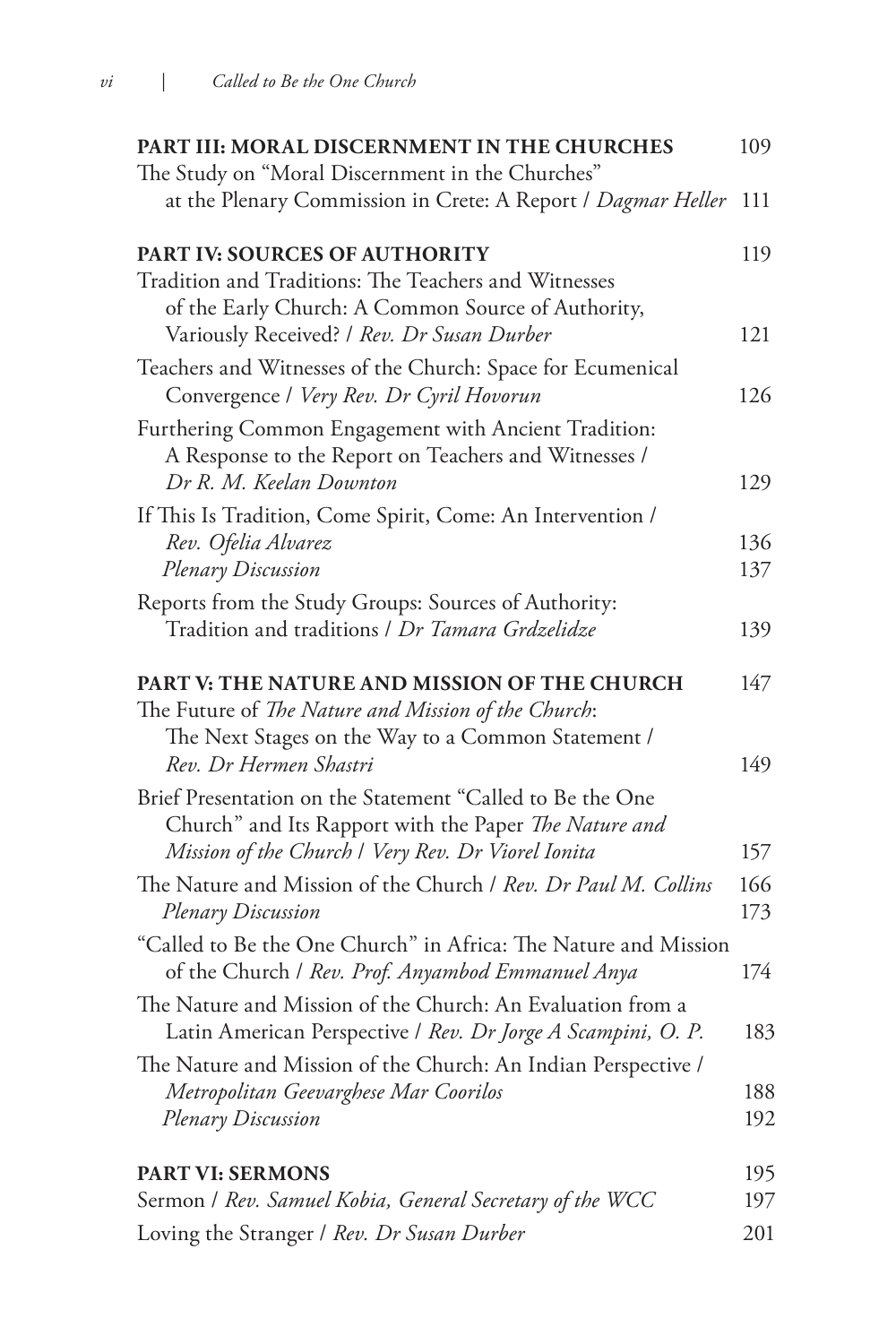| Appendices                                             | 205  |
|--------------------------------------------------------|------|
| Appendix 1. Group Reports: Nature and Mission          |      |
| of the Church                                          | 207  |
| Appendix 2. Minutes of the Standing Commission Meeting |      |
| at the Orthodox Academy, Chania, Crete                 | 232  |
| Appendix 3. By-laws of Faith and Order                 | 236  |
| Appendix 4. Participants                               | 2.42 |
| Appendix 5. Contributors                               | 252  |
| Notes                                                  |      |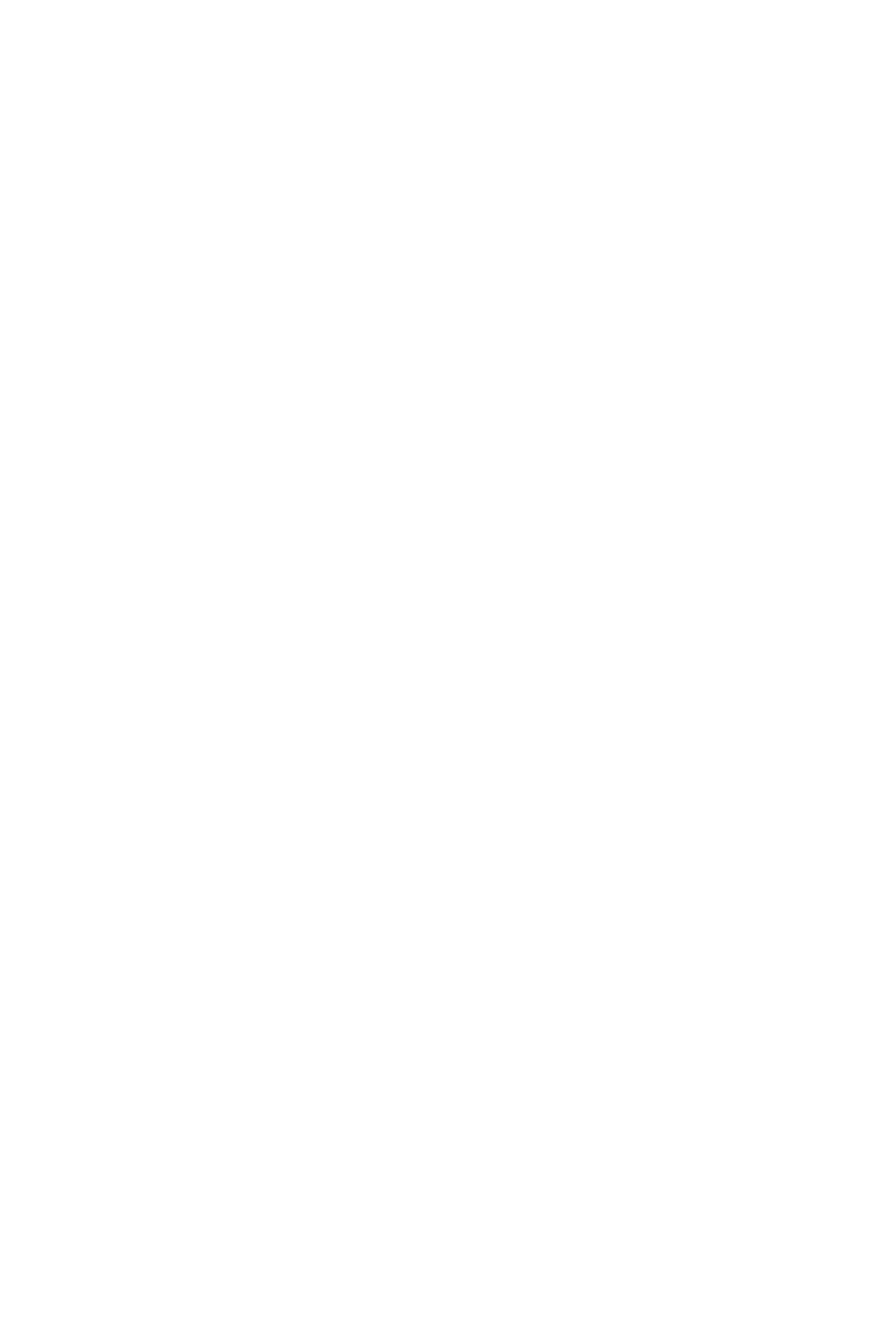### Preface

It is an honour to introduce the Report of the 2009 meeting of the Plenary Commission on Faith and Order. This volume witnesses to the vibrancy, breadth and depth not only of the Faith and Order Commission of the World Council of Churches (WCC), but also of global, multilateral theological ecumenism.

In the spirit of the 2006 WCC Assembly's statement on ecclesiology, "Called to Be the One Church", the 120 members of the Commission on Faith and Order, together with thirty-seven guests, consultants, and younger theologians, gathered at the Orthodox Academy of Crete, 7-13 October 2009. Their work took place in the context of daily prayer and Bible study. They carried out their work in plenary sessions, as well as in twelve small working groups. They gathered in confessional and regional caucuses, during which particular concerns and contexts were shared.

The members of the Commission with our Moderator, His Eminence Metropolitan Vasilios of Constantia, together with guests and consultants, met the bishops, clergy and faithful of the local Orthodox dioceses, parishes and monastic communities of the Church of Crete. His All Holiness, Bartholomew, Ecumenical Patriarch, graced the first plenary session of Commission with his presence and delivered the opening address. He welcomed the Commission to the Orthodox Academy of Crete, of which he is patron, and gave his blessing to the work of the Faith and Order commissioners in Crete.

Spirituality was a major feature of this Plenary Commission, particularly the Opening and Closing Prayer services. Morning Prayer was celebrated daily in the small working groups. The three celebrations of Evening Prayer were offered by members from the Latin America, Africa, and Asia regions. The material from the 2009 Week of Prayer for Christian Unity was used extensively. The members of the Commission participated in celebration of the Divine Liturgy at the local cathedral of the diocese of Kisamos and Selinon on Sunday morning.

The General Secretary of the WCC, Rev. Dr Sam Kobia, preached at the Opening Prayer and brought greetings at the opening session. The General Secretary-elect, Rev. Dr Olaf Fykse Tveit, himself a member of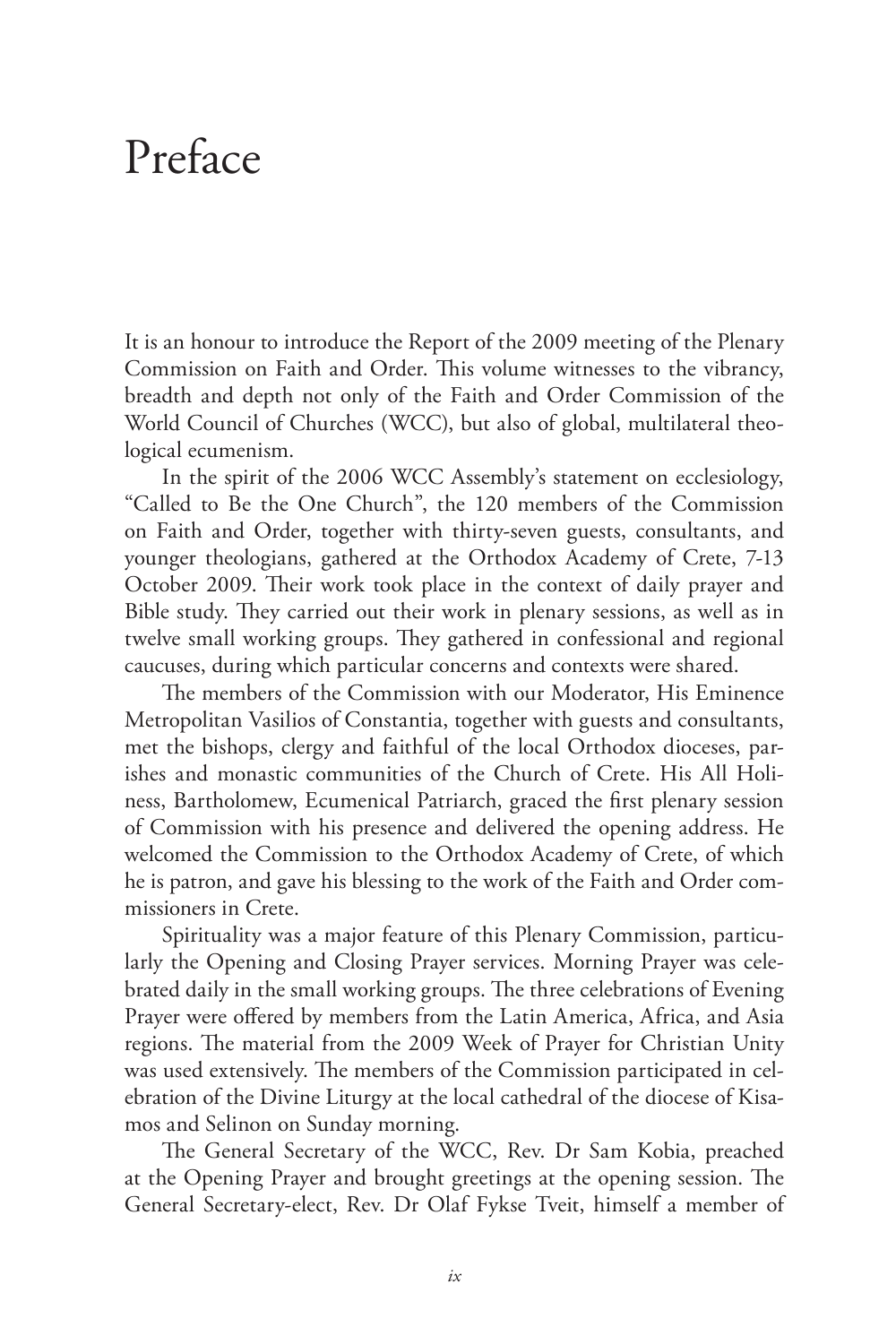the Plenary Commission, addressed the Commission on the second day, and underlined the significance of the work of Faith and Order for the WCC and the wider ecumenical movement.

### **Major plenary presentations**

In addition to the work done by Commission members, guests and consultants in the smaller working groups, there were many plenary presentations which both reflected and guided the work of the Commission, beginning with the opening address of the Ecumenical Patriarch. His address developed the Commission theme in terms of "Unity as Calling, Conversion and Mission".

The Commission's theme, "Called to Be the One Church", was addressed by five speakers.

- Dr Minna Hietamäki (Evangelical Lutheran Church of Finland), a younger theologian, spoke on the challenge and opportunity of unity and diversity in *koinonia*.
- In the aftermath of apartheid, the Prof. Maake Masango (Uniting Presbyterian Church in Southern Africa) drew our attention to the South African understanding of visible unity as organic unity, and as part of the healing of the divisions created by apartheid.
- Rev. Dr Marianela de la Paz Cot (Episcopal Church in Cuba), looked to the unity of the church in relation to its inclusivity, opening spaces across the religions in Cuba, where culture is the key as an "access code" to dialogue.
- Sr Prof. Maria Ko Ha Fong (Roman Catholic Church) spoke of the necessity of kingdom-centered ecclesiology and vision of Christian unity in the Asian context, where Christians are a minority.
- H.E. Metropolitan Prof. Dr Gennadios of Sassima (Ecumenical Patriarchate) said that "Called to be the One Church" presents to us two callings: the first one is imperative to all of us, affirming our faith and belief in the One who constitutes the One, Holy, Catholic and Apostolic Church. The second, coming from the Church, is an authentic prerogative, confirming that we are all members of this One, Holy, Catholic and Apostolic Church, and we confirm our belonging to our Lord Jesus Christ.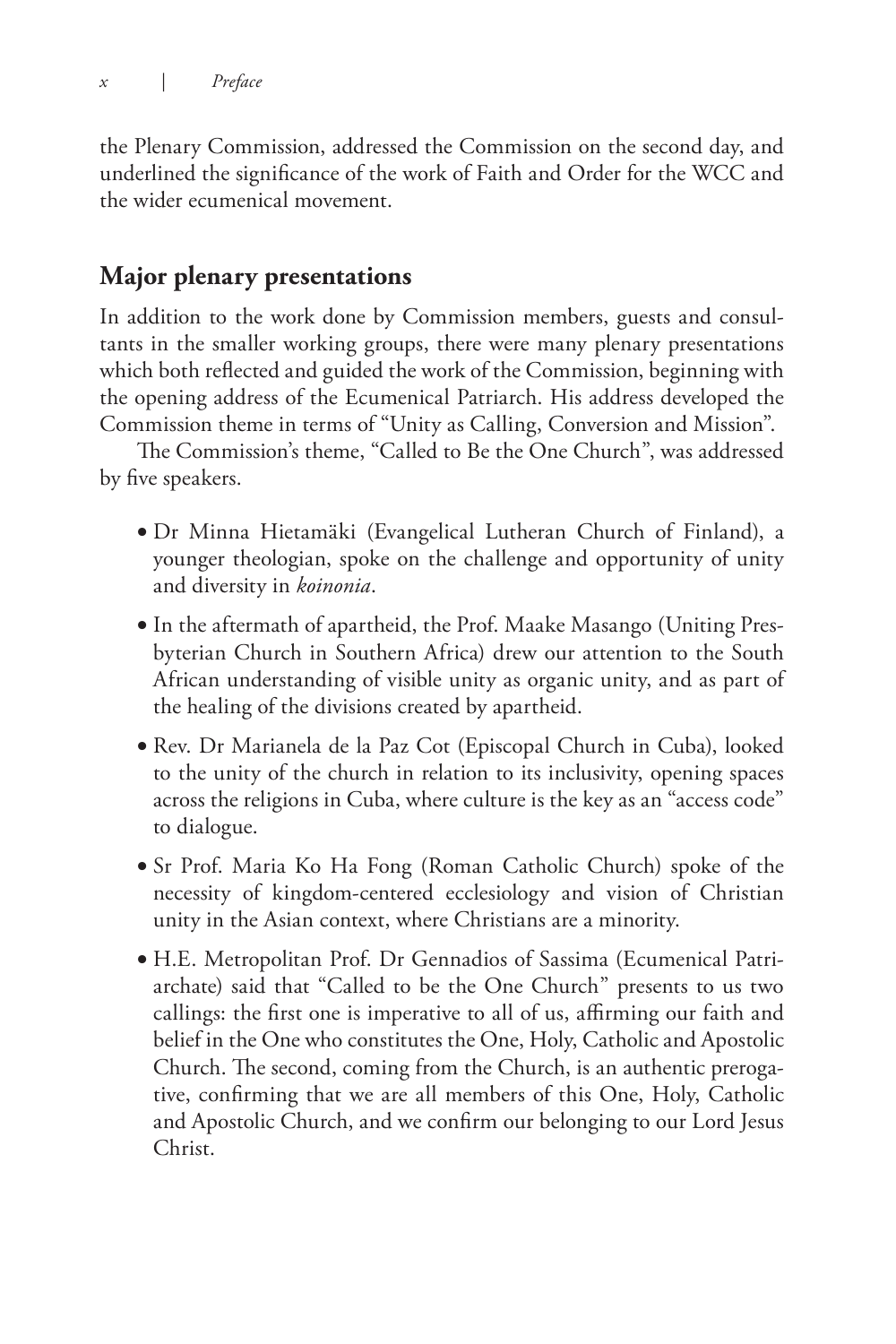#### **The Faith and Order study projects**

*• The Nature and Mission of the Church* (TNMC): The study on *The Nature and Mission of the Church* was discussed in plenary and in working groups.

A clear message that we received was about the place of *context*. One of our speakers was H.E. Metropolitan Dr Geevarghese Mar Coorilos from India (Syrian Orthodox Church), the current moderator of the Commission on World Mission and Evangelism (CWME). He spoke passionately about taking context seriously when we do ecclesiology, a clear criticism of the methodology used in TNMC. His Eminence's presentation was excellent and provocative. But what was interesting was the response from the commission to his presentation: almost a 5-minute ovation. Clearly, a nerve had been touched.

The role of the working groups was to offer an assessment of TNMC from a different perspective from the questions posed to the churches. Like the responses to it, received by Faith and Order, the responses received from the commissioners will be used to revise and reorder the text. One of the things that is constant in them all is the place of context.

*• Sources of Authority: Tradition and traditions*: The task in the working groups was twofold: to address questions raised thus far concerning what authority the sources of the early Church holds today in our churches, and to suggest primary issues which ought to be considered for a followup consultation in 2011.

Concerning the first task, working groups were given excerpts from Ambrose of Milan (4<sup>th</sup> century CE), Gregory the Theologian (4<sup>th</sup> century CE) or Isaac of Ninevah (7<sup>th</sup> century CE). Group members reflected on how the particular patristic text might be received in their churches in general, and in their local ecclesial context in particular, as a source of authority. Regarding the second task, working groups proposed possible angles from which a second consultation might advance the Cambridge consultation findings. Questions answered by group-members concerned aspects of authority such as the acknowledgement of sources, the appeal to sources, and the role which sources of authority play in shaping ecclesial identity.

• *Moral Discernment in the Churches*: The working groups engaged in the study on Moral Discernment in the Churches (MDC). Using the case study methodology, this project seeks to facilitate a deeper understanding of our common commitments and core values as followers of Christ, even as we recognize and address particular moral issues over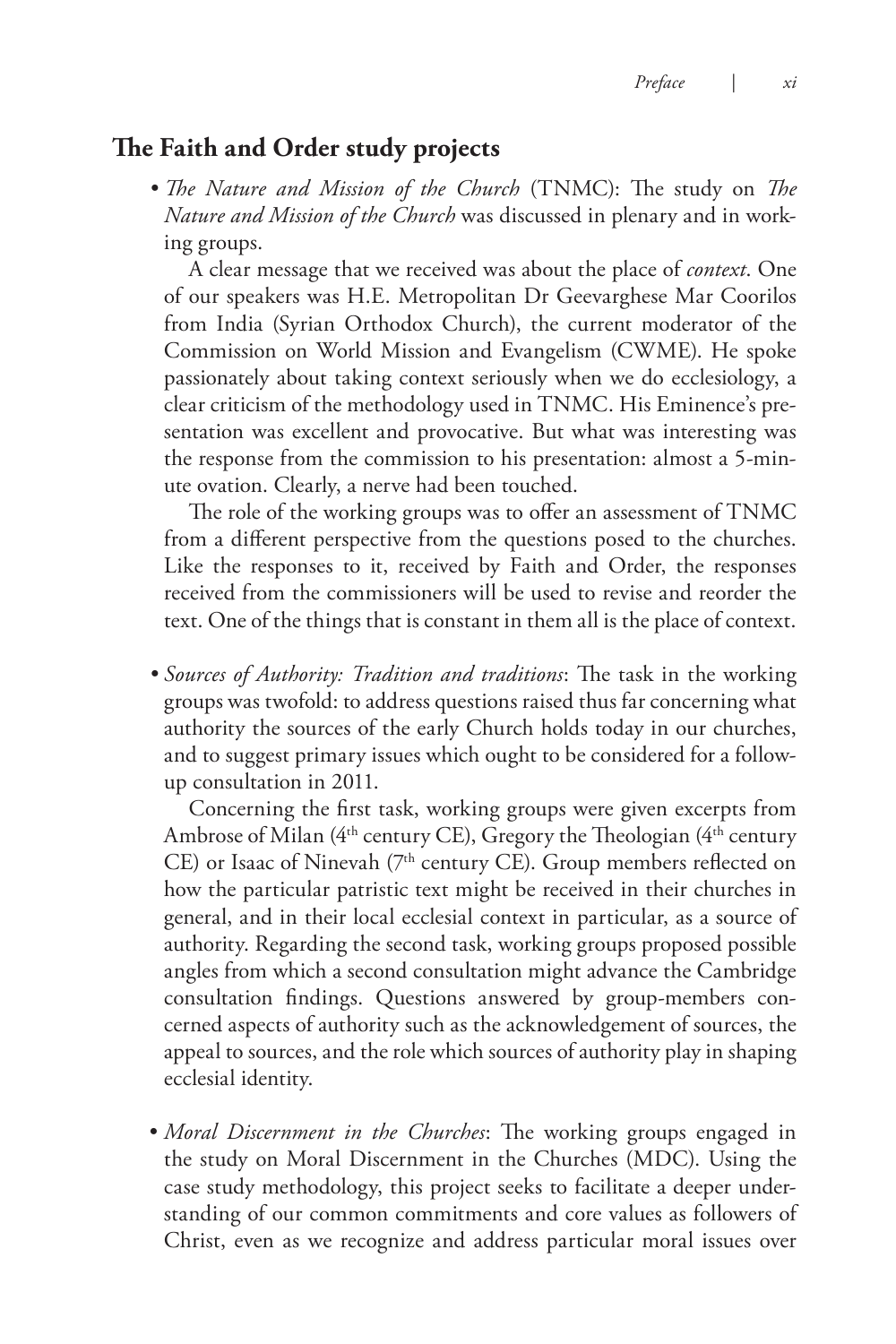which diverse communities of faithful Christians hold principled disagreements. Four case studies were prepared by different scholars with expertise in the particular cases under examination: globalization and the World Alliance of the Reformed Churches, homosexuality and the Churches of Anglican Communion, proselytism of the Post-Soviet countries, and the stem cell research debate between Roman Catholics and Protestants in Germany.

Each group received one case study and was given the task of engaging in analysis of the disagreement, rather than commenting on, or resolving, the particular issue itself. In so doing each group attempted to identify the nature and causes of disagreement in moral decision-making, and to help build a foundation for continuing theological dialogue across lines of difference. These findings will serve the final goal of the MDC study, which is to provide concrete resources to help communities negotiate principled disagreement over moral issues, to undertake moral decisionmaking together, and to arrive at a common moral discernment.

### **Summary remarks**

A little more than 80% of the participants were new to the Faith and Order Commission, including the Director of Faith and Order. The average age was around 47 years old. The younger plenary members, and invited younger theologians, were integrated into the working groups, and were represented amongst the plenary speakers; a number of younger theologians have agreed to contribute to an issue of the *Ecumenical Review*. While the number of women was less than 50%, women played central roles in the conference. A meeting of the 45 members, guests and consultants who are engaged in active teaching in universities, colleges and seminaries around the world gave rise to the "Academic Circle of Faith and Order", with the intent of furthering and enabling the work of Faith and Order in academic settings globally. More than half of these academics were under 45, and half were women. The group photograph says vast things about theological ecumenism today: there are women and men, ordained and lay, diversity of age, diversity of traditions, diversity of region, diversity of ecumenical experience, and diversity of language. This is all very hopeful.

There was a sense of the global character of this Plenary Commission, reflected in the worship, speakers, plenary discussions, and working groups. The place of contextualization in the work of Faith and Order was stressed at several points.

The renewed relationship between Faith and Order and the Commission on World Mission and Evangelism was evident. A member of CWME was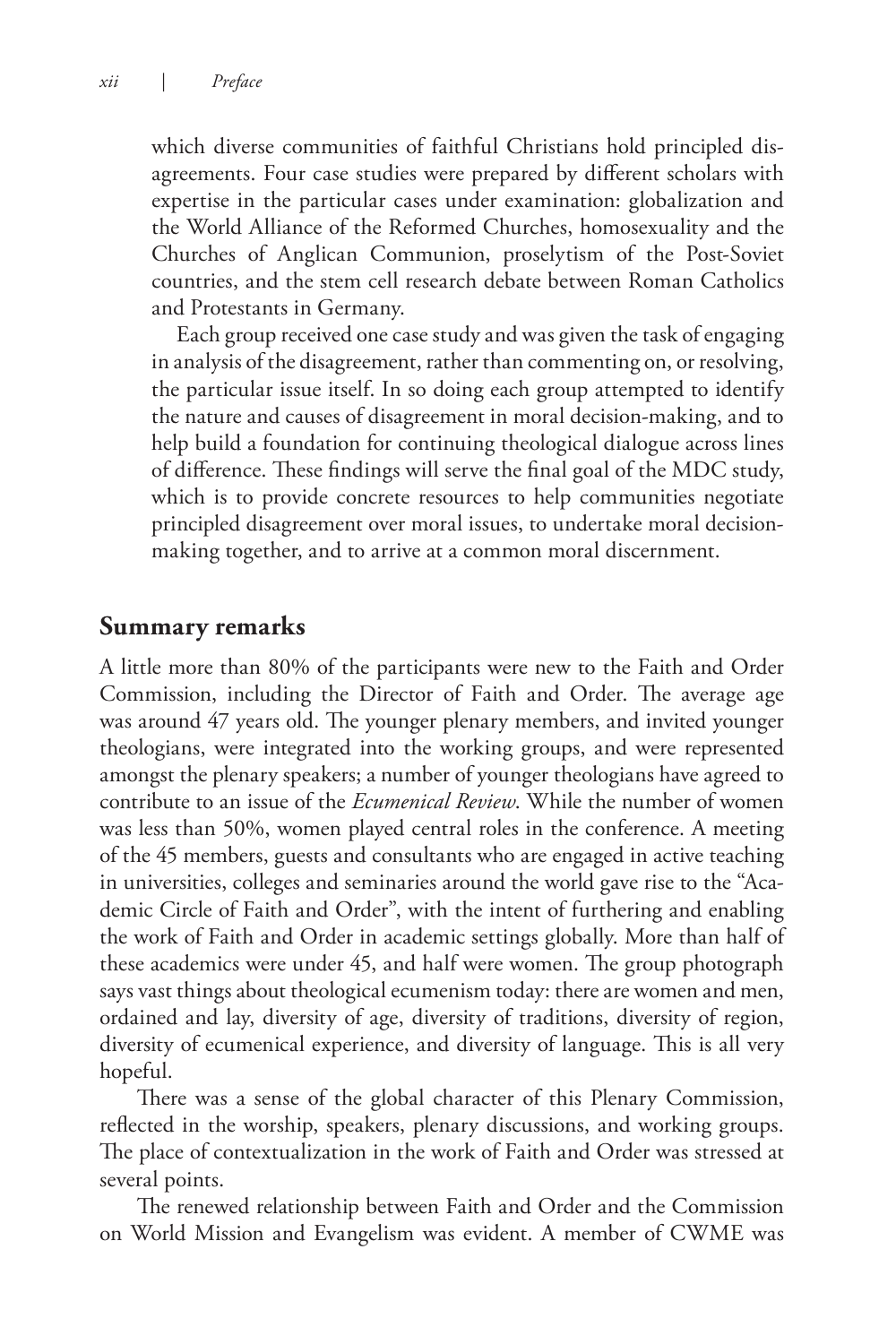present as a guest, and the Moderator of CWME, Metropolitan Dr Geevarghese Mar Coorilos, was a speaker; CWME staff members were present as well.

The Orthodox context shaped the meeting considerably, including the meetings with the local church leaders and faithful, and especially the presence of the Ecumenical Patriarch. The presence of younger theologians from Crete, Greece, and Cyprus was an important contribution, as well as academic staff from the faculties of theology from the Aristotle University in Thessaloniki, the University of Athens, and the Higher Ecclesiastical School of Crete. Seven plenary presentations were given by Orthodox speakers. The hospitality of our Orthodox hosts was of significant ecumenical importance.

A significant factor in the success of the meeting was the site itself, the Orthodox Academy of Crete (OAC), with its staff. The beauty of the OAC, Crete, and (mercifully) the weather were important factors.

Taking into account the 120 plenary members (or proxies), guests, consultants, Faith and Order staff, co-opted WCC Program Unit 2 (P2) and other WCC staff, WCC Communications staff and co-opted writers, more than 200 people were present at the Plenary Commission meeting, making it the largest WCC event of 2009.

Lastly, in their Plenary Commission Report, the members of the Plenary Commission appealed to the fellowship of the churches of the WCC for more visibility for the work of the Faith and Order Commission, as integral to the WCC's very foundation and future. Recognizing the necessity of a common statement on ecclesiology for the future of the ecumenical movement, the churches were again invited to respond to both *The Nature and Mission of the Church* and "Called to Be the One Church."

### **Words of thanks**

At the conclusion of the Plenary Commission meeting, words of thanks were proffered to the leadership of the Commission; to our Moderator Metropolitan Vasilios, to the Moderator of the Plenary Planning Committee, Metropolitan Gennadios and to its members, who had worked hard for many years. Thanks were proffered to our gracious hosts, the director and staff of the Orthodox Academy of Crete. And thanks were given to the Geneva-based Secretariat of Faith and Order.

I conclude with thanks for all those who recorded for posterity the events of Plenary Commission meeting. Thanks go first to the two recording secretaries, who worked tirelessly before and after the meeting to produce its minutes: the Venerable Bruce Meyers and Ms Eden Grace. Our thanks are extended to the WCC Communications staff who translated documents, conducted interviews, reported widely on the progress of the meeting, and to